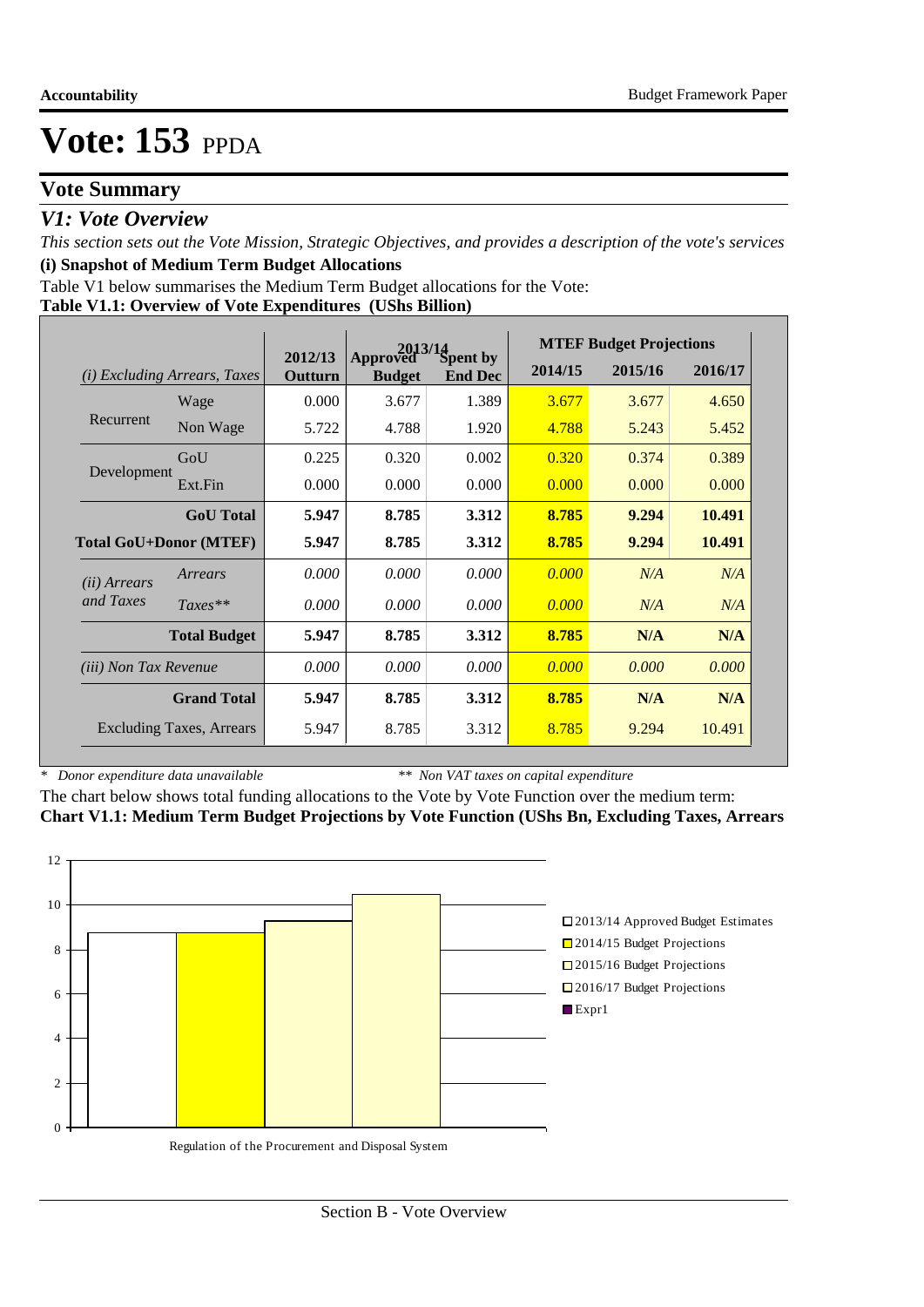# **Vote Summary**

### **(ii) Vote Mission Statement**

The Vote's Mission Statement is:

*To regulate and facilitate public procurement and disposal in Uganda by setting standards, building capacity and monitoring compliance and ultimately contribute to socio-economic development.*

#### **(iii) Vote Outputs which Contribute to Priority Sector Outcomes**

The table below sets out the vote functions and outputs delivered by the vote which the sector considers as contributing most to priority sector outcomes.

| Tuble + The Dector Outcomest + old I uncholls and Ite + Outputs                                 |                                                                                                 |                                                                                               |
|-------------------------------------------------------------------------------------------------|-------------------------------------------------------------------------------------------------|-----------------------------------------------------------------------------------------------|
| <b>Sector Outcome 1:</b>                                                                        | <b>Sector Outcome 2:</b>                                                                        | <b>Sector Outcome 3:</b>                                                                      |
| <b>Efficient service delivery through</b><br>formulation and monitoring of credible<br>budgets. | Compliance to accountability policies,<br>service delivery standards and<br><i>regulations.</i> | <b>Accountability Sector's contribution to</b><br>economic growth and development<br>enhanced |
| Vote Function: 14 56 Regulation of the Procurement and Disposal System                          |                                                                                                 |                                                                                               |
| <b>Outputs Contributing to Outcome 1:</b>                                                       | <b>Outputs Contributing to Outcome 2:</b>                                                       | <b>Outputs Contributing to Outcome 3:</b>                                                     |
| None                                                                                            | <b>Outputs Provided</b>                                                                         | None                                                                                          |
|                                                                                                 | 145601 Procurement Audits and<br>Investigations                                                 |                                                                                               |
|                                                                                                 | 145603 Monitoring Compliance with the<br>PPDA Law                                               |                                                                                               |
|                                                                                                 |                                                                                                 |                                                                                               |

#### **Table V1.2: Sector Outcomes, Vote Functions and Key Outputs**

## *V2: Past Vote Performance and Medium Term Plans*

*This section describes past and future vote performance, in terms of key vote outputs and plans to address sector policy implementation issues.* 

### **(i) Past and Future Planned Vote Outputs**

#### *2012/13 Performance*

The Authority carried out procurement and disposal audits in 51 PDEs, 36 investigations and 12 administrative reviews were also handled during the year. A consultant was procured to update the list of common user items and average prices. A publicity campaign was also carried out during the year. This included a radio campaign, road sign posts and strip adverts in the print media. Local government procurement and disposal manual was developed and 1000 copies distributed in the local governments. A Consultant was procured to develop sector standard bidding documents for roads, health and text books. Compliance checks were also carried out in 120 entities at central government and local government levels. Compliance checks and capacity building was also carried out in 5 of Uganda's foreign missions. Capacity building through hands on training was carried out in 35 local government and 4 central government entities. A total of 935 stakeholders in public procurement including public officers and politicians were trained in the year. The Authority also spearheaded the launch of the Institute of Public Procurement professionals.

### *Preliminary 2013/14 Performance*

The Authority carried out 32 procurement audits, 20 investigations and made follow ups in 19 Entities to assess the implementation of audit recommendations. 20 Entities were also trainned on the procurement and disposal best practices. 50 providers from the private sector were also given trainning on the procurement and disposal Law as well as 10 Civil Society Organisations. The Authority aslo carried out 11 Compliance checks and developed 20 common specification standards as well as 2 Guidelines

### **Table V2.1: Past and 201/12 Key Vote Outputs\***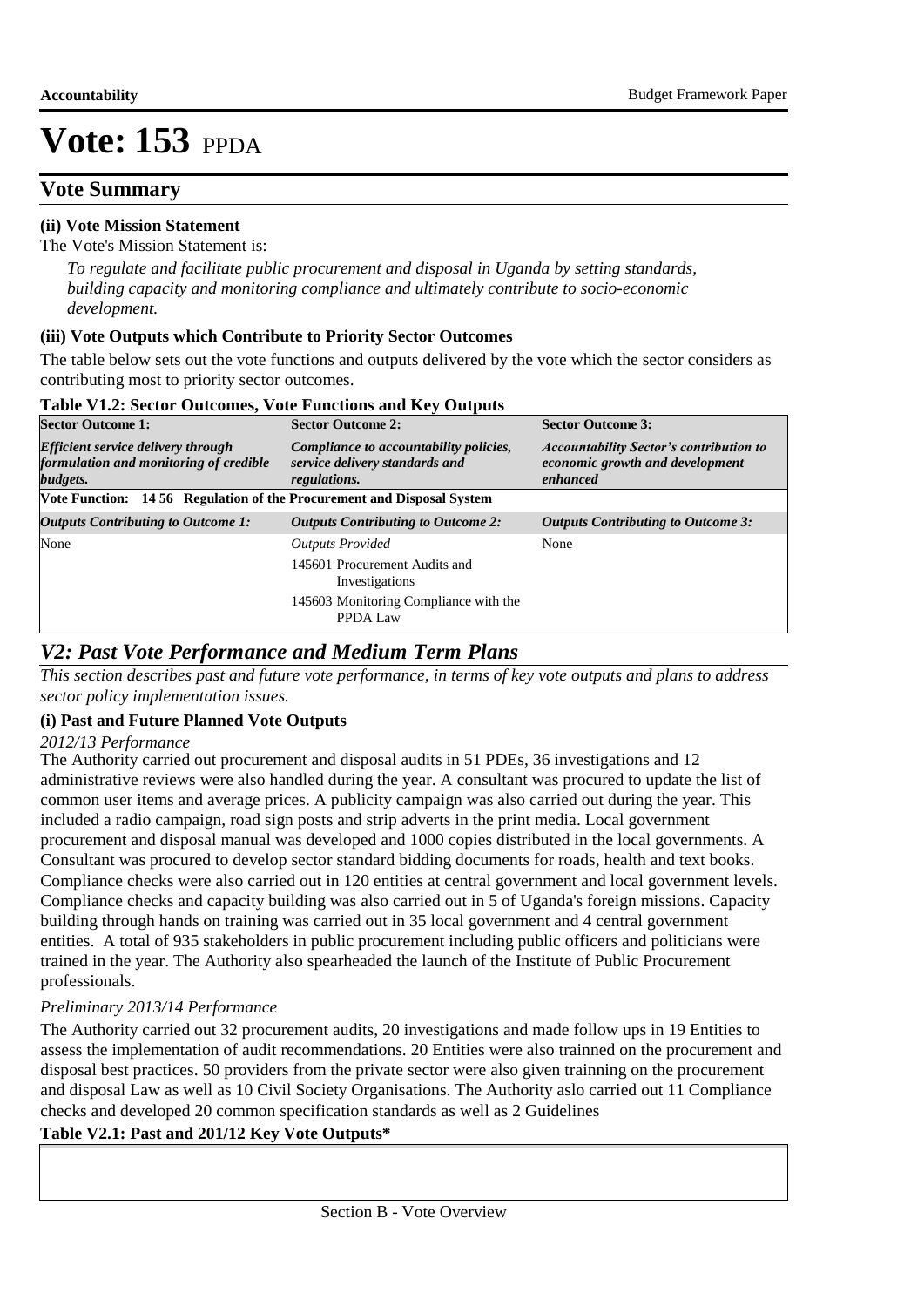# **Vote Summary**

| Vote, Vote Function<br><b>Key Output</b>                                        | <b>Approved Budget and</b><br><b>Planned outputs</b> |       | 2013/14<br><b>Spending and Outputs</b><br><b>Achieved by End Dec</b> |       | 2014/15<br><b>Proposed Budget and</b><br><b>Planned Outputs</b>                                                                                             |       |
|---------------------------------------------------------------------------------|------------------------------------------------------|-------|----------------------------------------------------------------------|-------|-------------------------------------------------------------------------------------------------------------------------------------------------------------|-------|
| Vote: 153 PPDA                                                                  |                                                      |       |                                                                      |       |                                                                                                                                                             |       |
| Vote Function: 1456 Regulation of the Procurement and Disposal System           |                                                      |       |                                                                      |       |                                                                                                                                                             |       |
| <b>Output: 145601</b>                                                           | <b>Procurement Audit and Monitoring</b>              |       |                                                                      |       |                                                                                                                                                             |       |
| Description of Outputs:                                                         |                                                      |       | 14 procurement audits                                                |       | Increased numbers of audits due<br>to more staff recruited by the<br><b>Authority</b>                                                                       |       |
| Performance Indicators:                                                         |                                                      |       |                                                                      |       |                                                                                                                                                             |       |
| No. of procurement audits<br>completed                                          | 32                                                   |       | 14                                                                   |       | 80                                                                                                                                                          |       |
| No. of follow-up<br>procurement audits and<br>investigations<br>recommendations | 45                                                   |       | 20                                                                   |       | 80                                                                                                                                                          |       |
| Output Cost: UShs Bn:                                                           |                                                      | 1.768 | $UShs Bn$ :                                                          | 0.258 | <b>UShs Bn:</b>                                                                                                                                             | 1.806 |
| Output: 145603                                                                  | <b>Legal and Advisory services</b>                   |       |                                                                      |       |                                                                                                                                                             |       |
| Description of Outputs:                                                         |                                                      |       | 0 compliance checks                                                  |       | Increase in the inspections due<br>to more staff recruited by the<br>Authority and a combined team<br>of compliance checks and<br><b>PPMS</b> verifications |       |
| Performance Indicators:                                                         |                                                      |       |                                                                      |       |                                                                                                                                                             |       |
| Level of adherence to service 100<br>standards (Number of MDAs<br>inspected)    |                                                      |       | $\theta$                                                             |       | 150                                                                                                                                                         |       |
| Output Cost: UShs Bn:                                                           |                                                      | 1.249 | $UShs Bn$ :                                                          | 0.224 | <b>UShs Bn:</b>                                                                                                                                             | 1.170 |
| <b>Vote Function Cost</b>                                                       | <b>UShs Bn:</b>                                      |       | 8.785 UShs Bn:                                                       |       | 3.312 <i>UShs Bn:</i>                                                                                                                                       | 8.785 |
| <b>Cost of Vote Services:</b>                                                   | $UShs Bn$ :                                          |       | 8.785 UShs Bn:                                                       |       | 3.312 <i>UShs Bn:</i>                                                                                                                                       | 8.785 |

*\* Excluding Taxes and Arrears*

*2014/15 Planned Outputs*

a) Procurement Reviews/Audits

The objective of procurement review and audits is to determine whether procurements were carried out in a fair and transparent process in accordance with the PPDA Act 2003. The major aim of these reviews is to identify areas of weakness in the law that are being flouted and recommend corrective measures. The Authority plans to undertake 102 procurement and disposal audits.

#### B) Investigations

The Authority handles investigations as they arise with a plan of twenty investigations this financial year.

#### C)Follow ups

The Authority also plans to undertake ninety (90) follow - ups. Audit and investigation recommendations are followed up within six months of issuance of the reports.

#### D) Strengthen PPDA's strategic partnerships:

The Authority will host The East African Procurement forum and the International Public procurement research group conference in November 2013. Other publications such as the annual report and Ministerial Policy statement will also be produced and distributed to stakeholders to report on the performance of PPDA.

E) Survey to update list of common user items.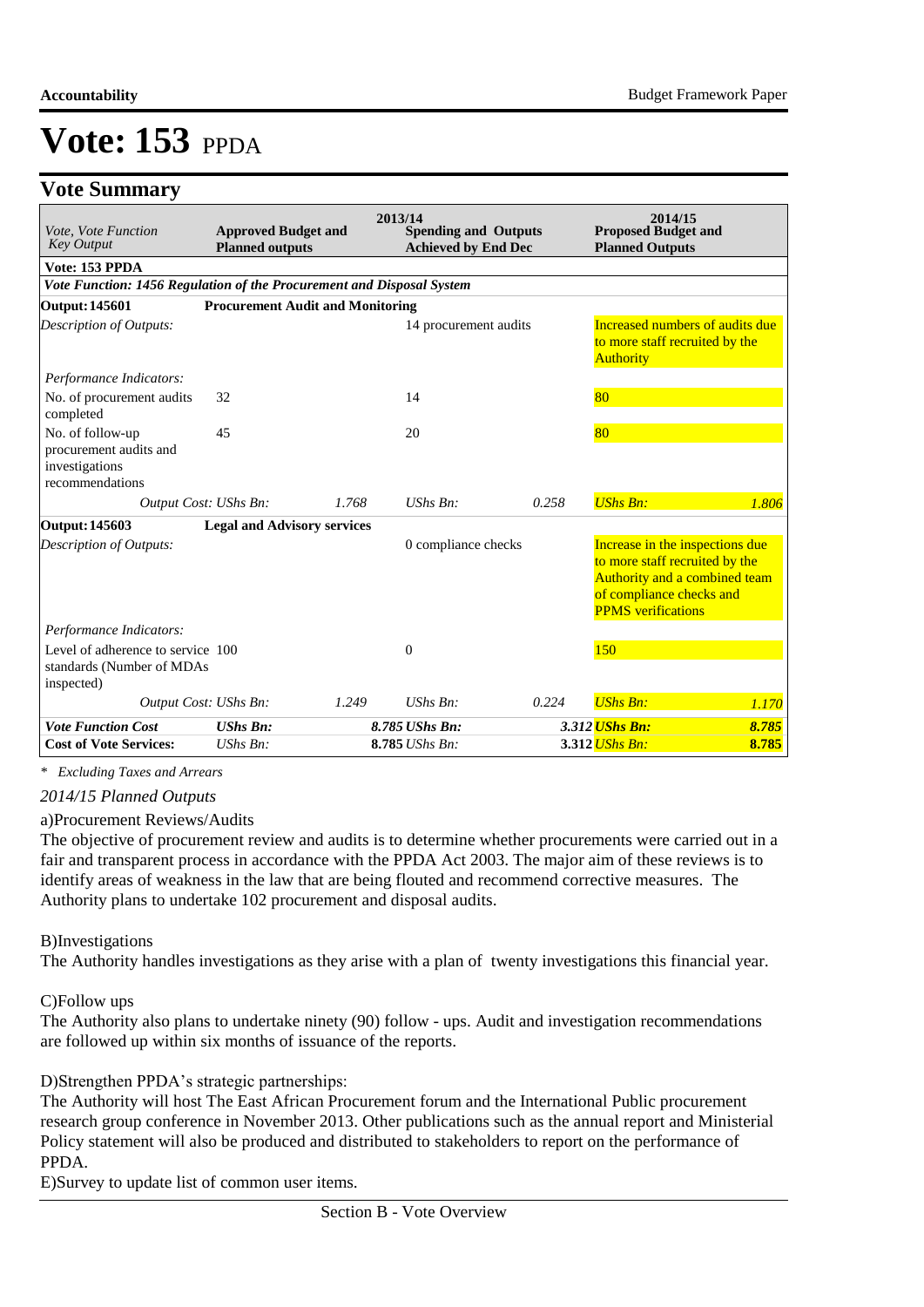## **Vote Summary**

There is periodical need to update the price list quarterly due to the frequent changes in the market place. The Authority will update the list to guide entities in determining the average prices of common user items. F)Implementation of the Public Relations and Communications strategy.

The Authority plans to undertake continuous public relations activities to inform its stakeholders of its activities and be able to share its experiences with both the public and private sector. The focus of public relations in the next year will be publicising the amendments to the PPDA Act.

4.1.2 Monitoring Compliance of Procuring and Disposing Entities.

A)Roll out PPMS to an additional 45 PDEs bringing the total number of Entities to which PPMS has been rolled out to 150 PDEs The Authority intends to conduct workshops to sensitize the Entities about PPMS and offer hands on training to the PDU. The Authority shall visit the 58 Entities to conduct a verification exercise of the data entered into the PPMS and thereafter workshops with the PDU staff to discuss findings of the verification exercise.

B)Conduct 100 compliance checks on both Central and Local Government Entities. The Authority plans to undertake 50 compliance checks on Central Government PDEs and 50 compliance checks of Local Government PDEs and prepare a report of the compliance check findings to be issued to Ministry of Finance, Planning and Economic Development. The Authority shall publicize non-compliant PDEs on the submission of procurement plans and monthly/quarterly reports, awarded contracts above USD 100,000 and compliance check findings. The Authority also plans to review 287 procurement plans from 149 CG PDEs and 138 LG PDEs; and 420 CG PDE Monthly reports and LG PDE Quarterly reports

4.1.3 To set standards for the Public Procurement and Disposal System

The Authority plans to print copies of the amended PPDA Act, Regulations, SBDs and Guidelines. The Authority shall handle applications for administrative reviews, deviations, accreditation and suspension of providers.

4.1.4 Building Procurement and Disposal Capacity

In the area of capacity building, the Authority will implement the capacity building strategy as follows:

i. Train different stakeholders in 24 Higher Local Government

vi.Induction of 100 Contracts Committee members in 20 Local Government PDEs

vii. Induction of 100 Contracts Committee members in 20 Central Government PDEs

4.1.5 Strengthening the Internal Organization

a) Implementation of the corporate plan and organization structure

Following the adoption of the corporate plan, the Authority will continue to implement the corporate plan and the approved organization structure.

#### **B)**Human Resources:

The Authority will continue to implement aspects of the revised structure. In a bid to improve performance of the PPDA staff, the Authority will review the staff performance measurement tools. The HR function conducts a training needs analysis to identify all skills gaps. The HR department will design and implement appropriate training programs to address gaps and improve performance.

#### C)Information Technology

The Authority will implement the e-procurement strategy. A disaster recovery solution to strengthen IT security at PPDA will also be implemented.

The Authority also plans to automate internal business processes of the Authority by implementing an Electronic Document Management System.

The Authority will carry out hands-on training in 80 PDEs on posting tender notices; best evaluated bidder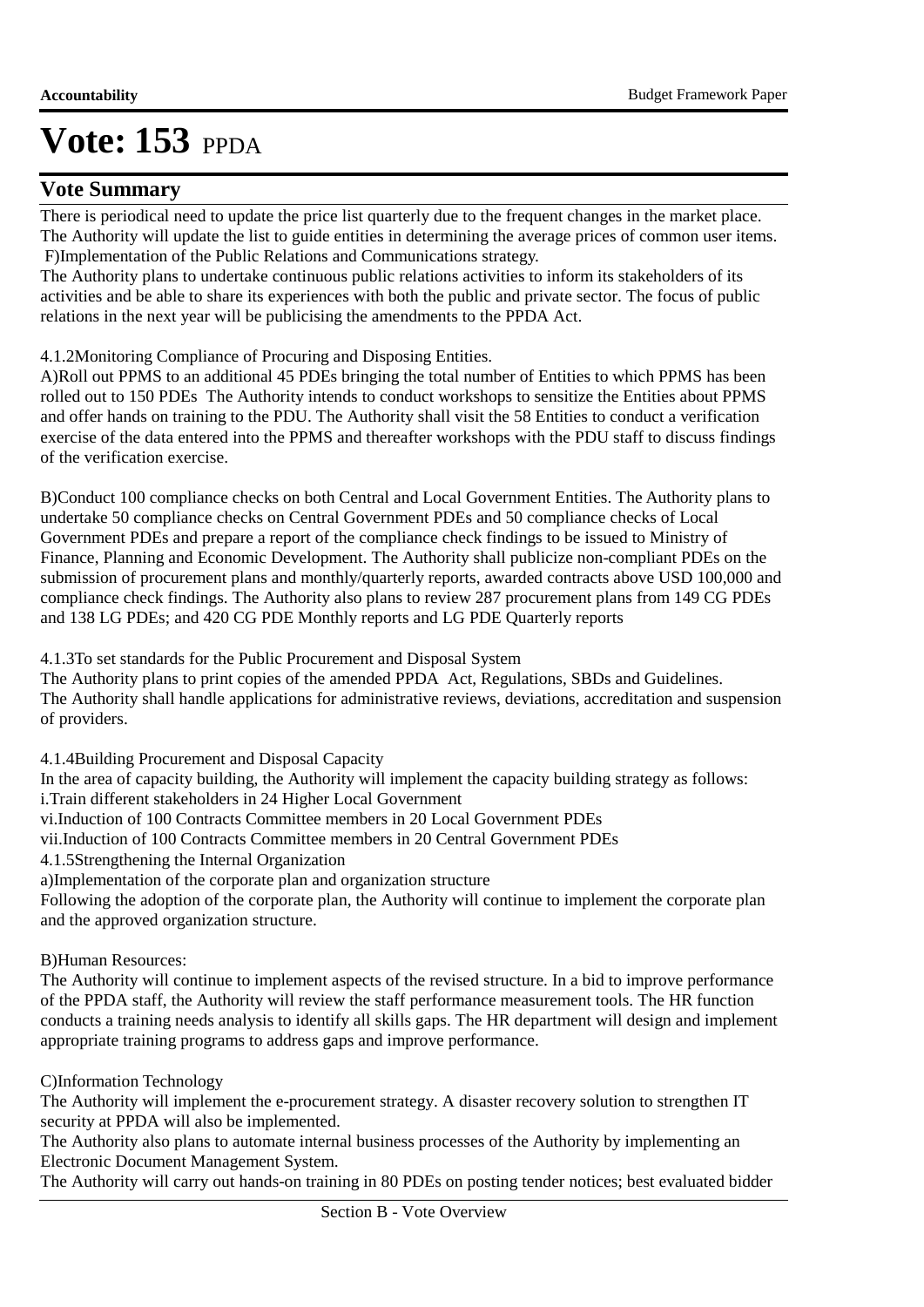## **Vote Summary**

notices and awarded contracts onto the tender portal. There will also be follow-up all the trained PDEs.

#### D) Internal Audit:

The Internal Audit work plan will continue to focus on areas that are critical to PPDA objectives, resources, reputation, and high risk areas and in monitoring of internal controls, budget performance and any other priority area as identified by Management and the Board. Other key areas of focus will be implementation of the risk management strategy, update of the PPDA risk register, review of implementation of budgets and work plans, and audit of the financial statements for 2012/2013.

#### **Table V2.2: Past and Medum Term Key Vote Output Indicators\***

|                                                                      |                    | 2013/14                 |                              | <b>MTEF Projections</b> |         |         |  |
|----------------------------------------------------------------------|--------------------|-------------------------|------------------------------|-------------------------|---------|---------|--|
| Vote Function Key Output<br>Indicators and Costs:                    | 2012/13<br>Outturn | Approved<br><b>Plan</b> | Outturn by<br><b>End Dec</b> | 2014/15                 | 2015/16 | 2016/17 |  |
| Vote: 153 PPDA                                                       |                    |                         |                              |                         |         |         |  |
| Vote Function:1456 Regulation of the Procurement and Disposal System |                    |                         |                              |                         |         |         |  |
| No. of follow-up procurement audits                                  |                    | 45                      | <b>20</b>                    | 80                      | 120     | 128     |  |
| and investigations recommendations                                   |                    |                         |                              |                         |         |         |  |
| No. of procurement audits completed                                  |                    | 32                      | 14                           | 80                      | 120     | 128     |  |
| Level of adherence to service                                        |                    | 100                     | $\Omega$                     | <b>150</b>              | 170     | 180     |  |
| standards (Number of MDAs                                            |                    |                         |                              |                         |         |         |  |
| inspected)                                                           |                    |                         |                              |                         |         |         |  |
| <b>Vote Function Cost (UShs bn)</b>                                  | 5.947              | 8.785                   | 3.312                        | 8.785                   | 9.294   | 10.491  |  |
| Cost of Vote Services (UShs Bn)                                      | 5.947              | 8.785                   | 3.312                        | 8.785                   | 9.294   | 10.491  |  |

#### *Medium Term Plans*

The Authority plans to start construction of its headquarters in Nakasero, expand the Audit and Compliance assessment programme, expand staffing levels and open up regional offices, start a central depository for procurement records and to develop an e- procurement system in the medium term

#### **(ii) Efficiency of Vote Budget Allocations**

Over 80% of budget allocations are made to key areas of PPDA versus Administration. The Authority now sends a combined team in the field to undertake audits and compliance checks at the same time thereby reducing the unit cost of field activities

#### **Table V2.3: Allocations to Key Sector and Service Delivery Outputs over the Medium Term**

|                                 | $(i)$ Allocation (Shs Bn) |     |                                 |     | $(ii)$ % Vote Budget |                   |                                 |                |
|---------------------------------|---------------------------|-----|---------------------------------|-----|----------------------|-------------------|---------------------------------|----------------|
| <b>Billion Uganda Shillings</b> |                           |     | 2013/14 2014/15 2015/16 2016/17 |     |                      |                   | 2013/14 2014/15 2015/16 2016/17 |                |
| <b>Key Sector</b>               | 3.0                       | 3.0 | 2.7                             | 3.9 |                      | $34.3\%$ $33.9\%$ |                                 | $29.1\%$ 37.1% |
| Service Delivery                | 3.0                       |     |                                 | 3.9 | 34.3%                | $33.9\%$          | $29.1\%$                        | $37.1\%$       |

#### **Table V2.4: Key Unit Costs of Services Provided and Services Funded (Shs '000)**

| <b>Unit Cost</b><br><b>Description</b>                               | Actual<br>2012/13 | <b>Planned</b><br>2013/14 | <b>Actual</b><br>by Sept | <b>Proposed</b><br>2014/15 | <b>Costing Assumptions and Reasons for</b><br>any Changes and Variations from Plan                     |
|----------------------------------------------------------------------|-------------------|---------------------------|--------------------------|----------------------------|--------------------------------------------------------------------------------------------------------|
|                                                                      |                   |                           |                          |                            |                                                                                                        |
| Vote Function:1456 Regulation of the Procurement and Disposal System |                   |                           |                          |                            |                                                                                                        |
| Trainning and capacity<br>building activities                        |                   | 6,916,667                 |                          |                            | General increase of prices especially<br>accommodation and fuel                                        |
| Procurement audits                                                   |                   | 7.651.000                 |                          | 6.481.795                  | The unit cost has reduced as a result of<br>doing more audits inhouse and fewer<br>through outsourcing |
| Monitoring compliance                                                |                   | 1.099.440                 |                          | 759,600                    | The unit cost has reduced as a result of<br>using PPDA staff as compared to using<br>consultants       |
| investigations and                                                   |                   | 940.567                   |                          | 692.632                    | More follow ups done in nearby Central                                                                 |
|                                                                      |                   | $\sim$ $\sim$             | $P = \mathbf{Y}$         |                            |                                                                                                        |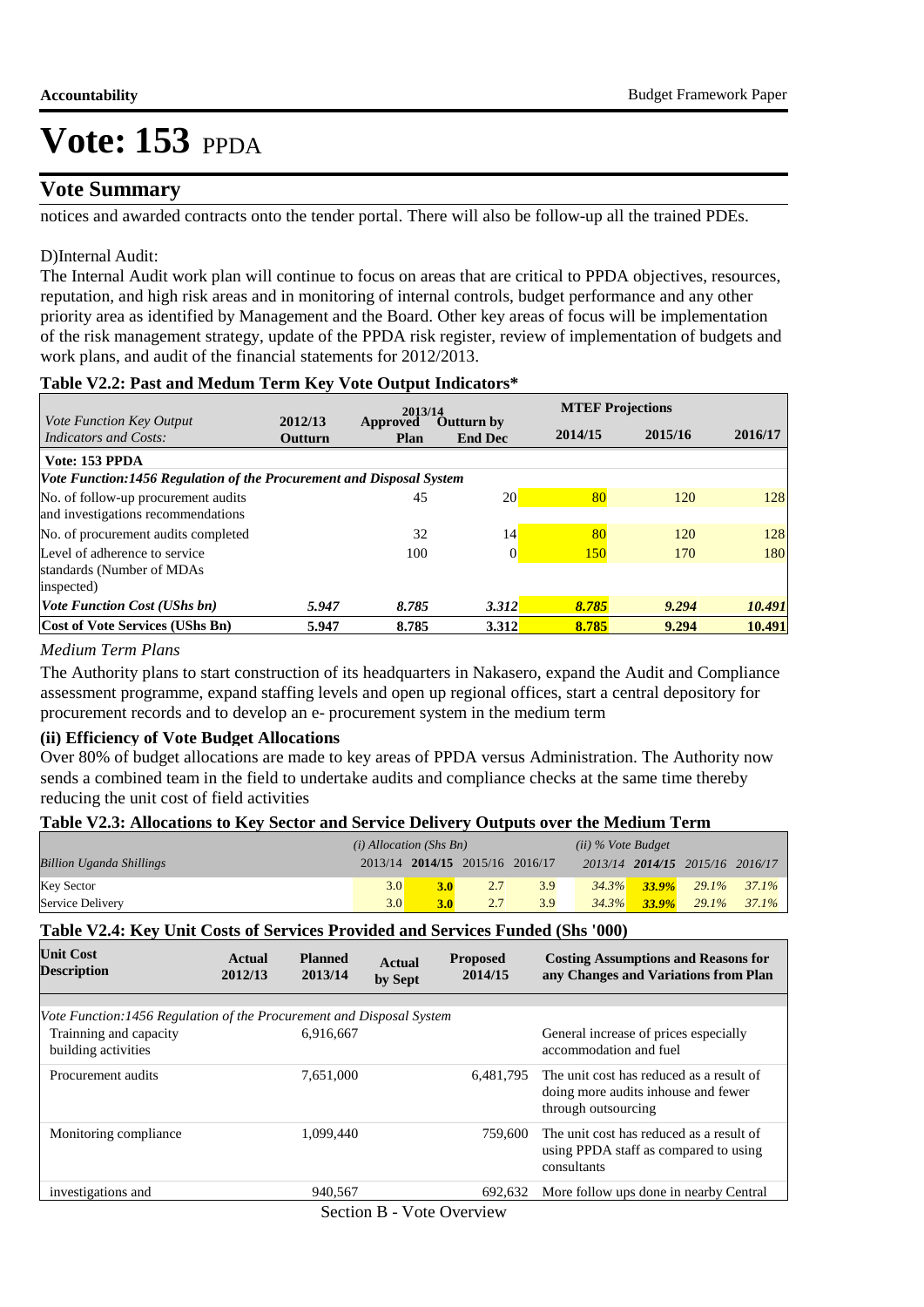# **Vote Summary**

| <b>Unit Cost</b><br><b>Description</b>   | Actual<br>2012/13 | <b>Planned</b><br>2013/14 | Actual<br>by Sept | <b>Proposed</b><br>2014/15 | <b>Costing Assumptions and Reasons for</b><br>any Changes and Variations from Plan                                                                           |
|------------------------------------------|-------------------|---------------------------|-------------------|----------------------------|--------------------------------------------------------------------------------------------------------------------------------------------------------------|
|                                          |                   |                           |                   |                            |                                                                                                                                                              |
| follow-ups                               |                   |                           |                   |                            | Government entities and for those in far<br>to reach PDEs, done in combined teams<br>thereby using fewer resources with more<br>output                       |
| Administrative reviews<br>and Deviations |                   | 99.832                    |                   | 100,000                    | Increased sensitization of the public about<br>their rights under public procurement and<br>disposal system will result into more<br>administrative reviews. |

### **(iii) Vote Investment Plans**

N/A

#### **Table V2.5: Allocations to Capital Investment over the Medium Term**

|                                           | $(i)$ Allocation (Shs Bn) |     |                                 | $(ii)$ % Vote Budget |           |           |                                 |           |
|-------------------------------------------|---------------------------|-----|---------------------------------|----------------------|-----------|-----------|---------------------------------|-----------|
| <b>Billion Uganda Shillings</b>           |                           |     | 2013/14 2014/15 2015/16 2016/17 |                      |           |           | 2013/14 2014/15 2015/16 2016/17 |           |
| Consumption Expendture (Outputs Provided) | 8.5                       | 8.5 | 8.8                             | 10.0                 | 96.4%     | $96.4\%$  | 94.6%                           | $95.2\%$  |
| Investment (Capital Purchases)            | 0.3                       | 0.3 | 0.5                             | 0.5                  | 3.6%      | 3.6%      | $5.4\%$                         | 4.8%      |
| <b>Grand Total</b>                        | 8.8                       | 8.8 | 9.3                             | 10.5                 | $100.0\%$ | $100.0\%$ | 100.0%                          | $100.0\%$ |

N/A

#### **Table V2.6: Major Capital Investments**

#### **(iv) Vote Actions to improve Priority Sector Outomes**

In the current year, we recruited more staff to be able to undertake more audits and compliance checks.

#### **Table V2.7: Priority Vote Actions to Improve Sector Performance**

| 2013/14 Planned Actions:                                                                                                          | 2013/14 Actions by Sept:                                                                                                                                          | 2014/15 Planned Actions:                                                           | <b>MT Strategy:</b>                                          |
|-----------------------------------------------------------------------------------------------------------------------------------|-------------------------------------------------------------------------------------------------------------------------------------------------------------------|------------------------------------------------------------------------------------|--------------------------------------------------------------|
| <b>Sector Outcome 0:</b>                                                                                                          |                                                                                                                                                                   |                                                                                    |                                                              |
|                                                                                                                                   | Vote Function: 14 56 Regulation of the Procurement and Disposal System                                                                                            |                                                                                    |                                                              |
| VF Performance Issue:                                                                                                             | Lack of capacity of technical officers in the public procurement                                                                                                  |                                                                                    |                                                              |
| To scale up the training<br>activities of the Authority<br>through partnering with<br>private and public training<br>institutions | The Authority has signed<br>MoUs with private training<br>institutions as well as the civil<br>service college to train public<br>officials on public procurement | Scaled up training of technical<br>officers in public procurement                  | Central repository for<br>Procurement documents of<br>Uganda |
|                                                                                                                                   | Sector Outcome 2: Compliance to accountability policies, service delivery standards and regulations.                                                              |                                                                                    |                                                              |
|                                                                                                                                   | Vote Function: 14 56 Regulation of the Procurement and Disposal System                                                                                            |                                                                                    |                                                              |
| VF Performance Issue:                                                                                                             | Lack of basic tools and equipment to facilitate PDEs in their compliance to the Law.                                                                              |                                                                                    |                                                              |
| <b>Engage Accounting Officers</b><br>to prioritise equipment of<br><b>PDEs</b>                                                    | The Authority has discussed<br>the issue with Accounting<br>Officers for consideration in<br>their budgets                                                        | <b>Continued engagement of</b><br>accounting officers on<br>emphasis to equip PDUs | Information dissemination to<br>Providers                    |

# *V3 Proposed Budget Allocations for 2014/15 and the Medium Term*

*This section sets out the proposed vote budget allocations for 2014/15 and the medium term, including major areas of expenditures and any notable changes in allocations.* 

### **Table V3.1: Past Outturns and Medium Term Projections by Vote Function\***

|             |                    |       | 2013/14                                   |         | <b>MTEF Budget Projections</b> |         |
|-------------|--------------------|-------|-------------------------------------------|---------|--------------------------------|---------|
|             | 2012/13<br>Outturn | Appr. | <b>Spent by</b><br><b>Budget</b> End Sept | 2014/15 | 2015/16                        | 2016/17 |
| -<br>$\sim$ | $\sim$             |       |                                           |         |                                |         |

Section B - Vote Overview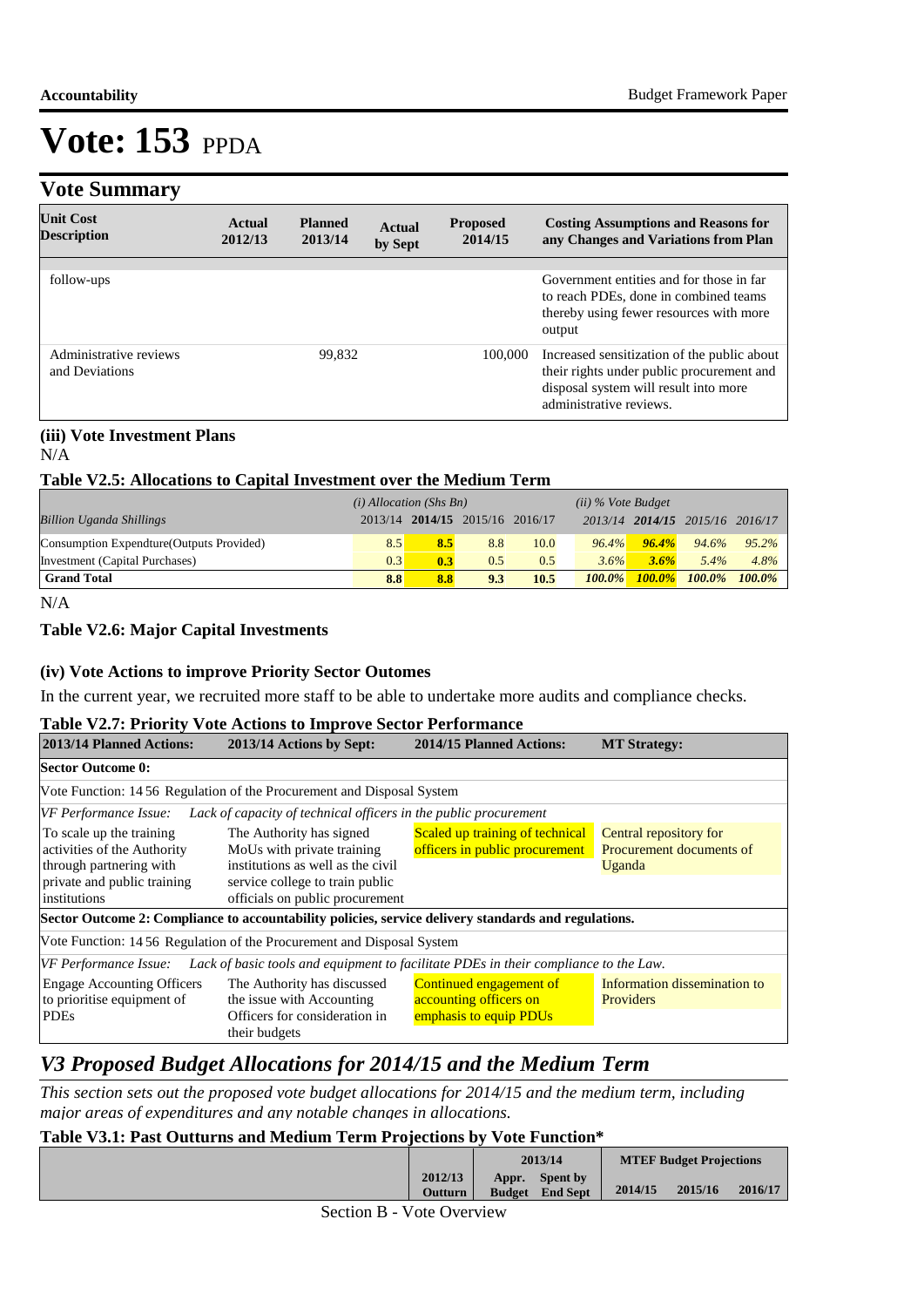# **Vote Summary**

| V ULC DUIHHIIAI V                                      |       |       |       |       |       |        |
|--------------------------------------------------------|-------|-------|-------|-------|-------|--------|
|                                                        |       |       |       |       |       |        |
| Vote: 153 PPDA                                         |       |       |       |       |       |        |
| 1456 Regulation of the Procurement and Disposal System | 5.947 | 8.785 | .512  | 8.785 | 9.294 | 10.491 |
| Total for Vote:                                        | 5.947 | 8.785 | 1.512 | 8.785 | 9.294 | 10.491 |

### **(i) The Total Budget over the Medium Term**

For the period FY 2013/14 to FY 2016/17, the total budget over the medium term including wage, nonwage and development is UGX 28.567Billion

#### **(ii) The major expenditure allocations in the Vote for 2014/15**

The Major expenditure areas are the procurement audit programme, the trainning and capacity building programme and monitoring compliance

#### **(iii) The major planned changes in resource allocations within the Vote for 2014/15**

The Authority requires an addition 5Billion for the development of the PPDA home over a five year period, 300million to purchase atleast 2 station wagons for field activities

#### **Table V3.2: Key Changes in Vote Resource Allocation**

|                   |                  |                                                                                  | <b>Justification for proposed Changes in</b><br><b>Expenditure and Outputs</b>                                                                                                                                         |
|-------------------|------------------|----------------------------------------------------------------------------------|------------------------------------------------------------------------------------------------------------------------------------------------------------------------------------------------------------------------|
|                   |                  | 2016/17                                                                          |                                                                                                                                                                                                                        |
|                   |                  |                                                                                  |                                                                                                                                                                                                                        |
|                   |                  |                                                                                  |                                                                                                                                                                                                                        |
| $-0.034$ UShs Bn: | $0.082$ UShs Bn: | 0.082                                                                            |                                                                                                                                                                                                                        |
|                   |                  |                                                                                  |                                                                                                                                                                                                                        |
|                   |                  |                                                                                  |                                                                                                                                                                                                                        |
| $0.034$ UShs Bn:  | $0.099$ UShs Bn: | 0.099                                                                            |                                                                                                                                                                                                                        |
|                   | 2014/15          | 2015/16<br>Vote Function: 1476 Regulation of the Procurement and Disposal System | <b>Changes in Budget Allocations and Outputs from 2013/14 Planned Levels:</b><br>1456 76 Purchase of Office and ICT Equipment, including Software<br>1456 78 Purchase of Office and Residential Furniture and Fittings |

# *V4: Vote Challenges for 2014/15 and the Medium Term*

*This section sets out the major challenges the vote faces in 2014/15 and the medium term which the vote has been unable to address in its spending plans.*

Office accomodation to cover all the PPDA staff in one premise, Motorvechicles to move staff for field activities to do audits and compliance checks

#### **Table V4.1: Additional Output Funding Requests**

| <b>Additional Requirements for Funding and</b><br><b>Outputs in 2014/15:</b> | <b>Justification of Requirement for</b><br><b>Additional Outputs and Funding</b> |  |
|------------------------------------------------------------------------------|----------------------------------------------------------------------------------|--|
| Vote Function: 1402 Regulation of the Procurement and Disposal System        |                                                                                  |  |
| 1456 02 Capacity Building and Research<br>Output:                            |                                                                                  |  |
| <b>UShs Bn:</b><br>0.130                                                     | The sensitization of the stakeholders on the amendments in the law               |  |
| The need to sensitize the stakeholders on the amendments to                  | will expand the capacity of the different stakeholders                           |  |
| the law                                                                      |                                                                                  |  |
| 1456 03 Legal and Advisory services<br>Output:                               |                                                                                  |  |
| <b>UShs Bn:</b><br>0.090                                                     | The popular version will popularize the amended PPDA Law and                     |  |
| Production of popular version and newspaper inserts in the                   | media inserts will improve on the compliance by PDEs                             |  |
| media for contracts above \$100,000                                          |                                                                                  |  |
| 1456 04 Finance and Administration<br>Output:                                |                                                                                  |  |
| $UShs Bn$ :<br>0.200                                                         | The Authority needs additional staff to be able to fufill its                    |  |
| <b>Recriutment of additional staff to fill the approved structure,</b>       | mandate, and more motorvehicles to fully carry out its targets.                  |  |
| working tools for the additional staff and purchase of 2                     |                                                                                  |  |
| motorvehicles                                                                |                                                                                  |  |
| Output:<br>1456 05 Corporate Office                                          |                                                                                  |  |
| <b>UShs Bn:</b><br>2.340                                                     | The current structure at the PPDA plot 39 is small and cannot                    |  |
| Development of the PPDA home at Plot 39 Nakasero road                        | accommodate all PPDA staff thus requiring the Authority to rent                  |  |
|                                                                              |                                                                                  |  |